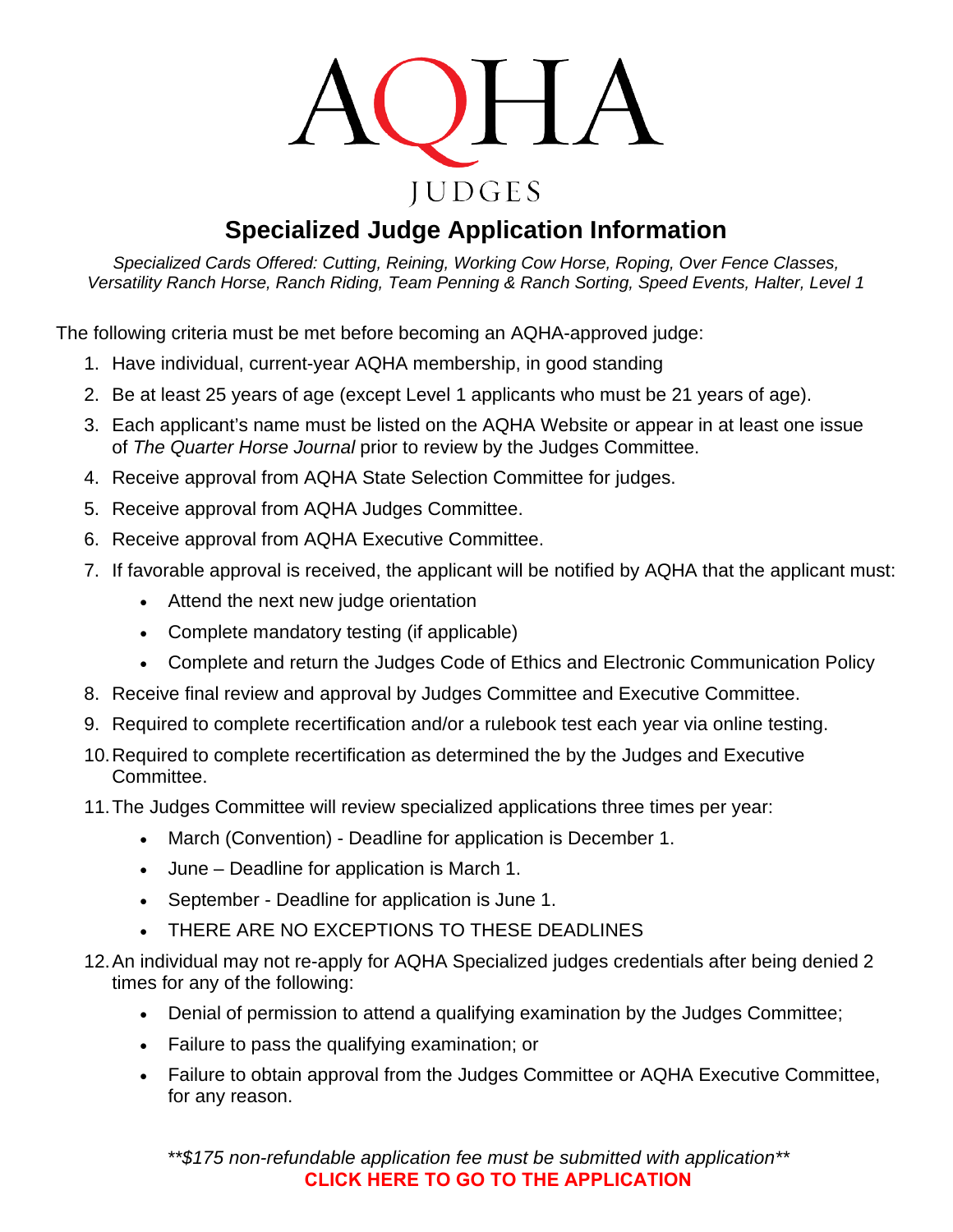# **As of October 1, 2021, all AQHA judge applications MUST BE submitted electronically.**

The online application may be started, saved, and continued later. The application requires the following information and questions:

#### **APPLICANT INFORMATION**

- Name, Address, Email, Phone Number, Date of Birth
- Photograph (*The photograph should include only the head and shoulders of the applicant. The photo does not have to be professionally done; it can be a snapshot. You should be dressed in the attire that you would wear to judge a horse show.)*
- Primary Occupation, Education
- What specialized judge's card(s) you are applying for
	- o Cutting requires you to be a current NCHA Judge
	- o Reining requires you to be a current NRHA Judge
	- o Working Cow Horse requires you to be a current NRCHA 2A or 3A Judge
	- o Over Fence Classes requires you to be a current USEF "R" Judge
	- o Halter requires you to be a current WCHA Judge

#### **AQHA MEMBERSHIP INFORMATION**

- AQHA ID Number (A current, individual membership is requirement to complete your application. [Click here](https://www.aqha.com/aqha-memberships) to renew your membership or join AQHA.)
- Are you a member of a local, state or provincial AQHA Affiliate? If yes, please list
- Have you ever held an office in a local, state or provincial AQHA Affiliate? If yes, please list
- Have you ever held an office or committee assignment in any equine association? If yes, please list
- Are you a current AQHA Professional Horseman/Horsewoman?
- Have you enrolled in a course on [AQHUniversity](https://aqhaorg-my.sharepoint.com/personal/sreynolds_aqha_org/Documents/showing.aqhuniversity.com) or previously attended an AQHA Judges Educational Seminar? If yes, what course did you enroll in or when did you attend?
- Have you ever been suspended, placed on probation, denied membership, or had your membership terminated by any equine-related association?
- Have you ever been placed on probation as a judge or had a Judges Card suspended or terminated by any organization?

### **REFERENCES**

- Current AQHA Judges are not required to submit references if applying for an additional specialized card.
- You must have 3 reference forms submitted to complete your application. A link to fill out the reference form will be emailed to the addresses provided.
- Required references include 1 from an AQHA-approved judge, 1 from an AQHA member and 1 from a character reference not involved in the American Quarter Horse industry. List those individuals submitting references on your behalf: Name, Location, Email
- The reference form can be [found here.](https://www.aqha.com/judge-applicant-reference-form)